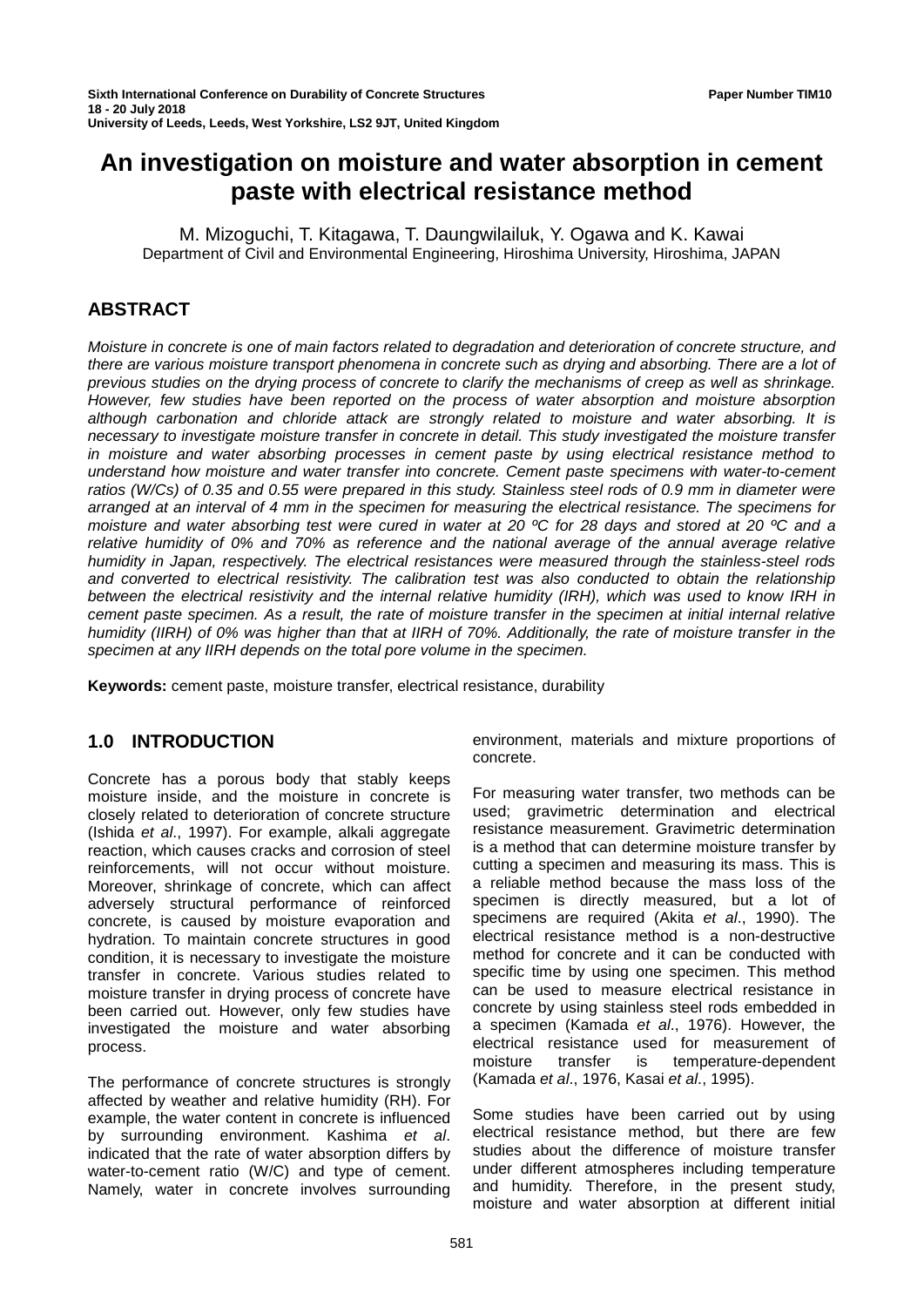#### ICDCS2018: TIM10

internal relative humidity (IIRH) was studied by using electrical resistance method. In this study, the electrical resistance method was used to measure electrical resistance in the hardened cement paste by using stainless steel rods embedded in specimens. The internal relative humidity (IRH) is determined from the measurement of electrical resistance in the specimen based on the calibration test. The pore size distribution measurement is also conducted to investigate the change in moisture transfer due to the pore structure in the specimen.

# **2.0 EXPERIMENTAL METHOD**

#### **2.1 Specimens**

#### Mixture Proportion

Ordinary Portland cement having a density of 3,160 kg/m3 was used in this study. Cement paste was prepared with water-to-cement ratios (W/Cs) of 0.35 and 0.55.

#### Preparation

Specimens for moisture transfer test and calibration test were prepared. The size of the specimen for the moisture transfer test is 40x80x35 mm as shown in Fig. 1.



**Fig. 1.** Specimen configuration for moisture transfer test

The size of the specimen for the calibration test is 40x35x8 mm, obtained by cutting a 40x35x160-mm prismatic specimen as shown in Fig. 2. Stainlesssteel rods in the moisture transfer test with a diameter of 0.9 mm were embedded in specimens at an interval of 4 mm. The stainless-steel rods in the calibration test were embedded in specimens at the 8-mm interval as shown in Fig. 2.



**Fig. 2** Specimen configuration for calibration test

After casting, all specimens were covered with plastic wraps on the top surface to prevent water evaporation and stored at 20 ºC and 60 % RH for 24 hours. The specimens were demolded and then cured in water at 20 ºC until the age of 28 days. After curing, the specimens for the moisture transfer and calibration tests were placed at designated initial relative humidity (0% and 70%). The condition of 0% RH was selected for reference and the value of 70% RH is average relative humidity in Japan. The specimen for 0% RH was dried at 100 °C in an oven until its mass became constant, while the specimen for 70% RH was stored under an atmosphere of 70% RH adjusted by the saturated salt method according to Japanese Industrial Standard (JIS B 7920:2000) as shown in Table. 1 until its mass became constant.

Table 1. Relative humidity of the air in equilibrium with each saturated salt

| Type of salt         | <b>Relative humidity (%)</b> |
|----------------------|------------------------------|
| $K_2SO_4$            | 97.6                         |
| KCI                  | 85.1                         |
| NaCl                 | 75.5                         |
| ΚI                   | 69.9                         |
| NaBr                 | 59.1                         |
| $K_2CO_3$            | 43.2                         |
| MgCl <sub>2</sub>    | 33.1                         |
| CH <sub>3</sub> COOK | 23.1                         |
| LiCI                 | 11.3                         |
| LiBr                 | 6.6                          |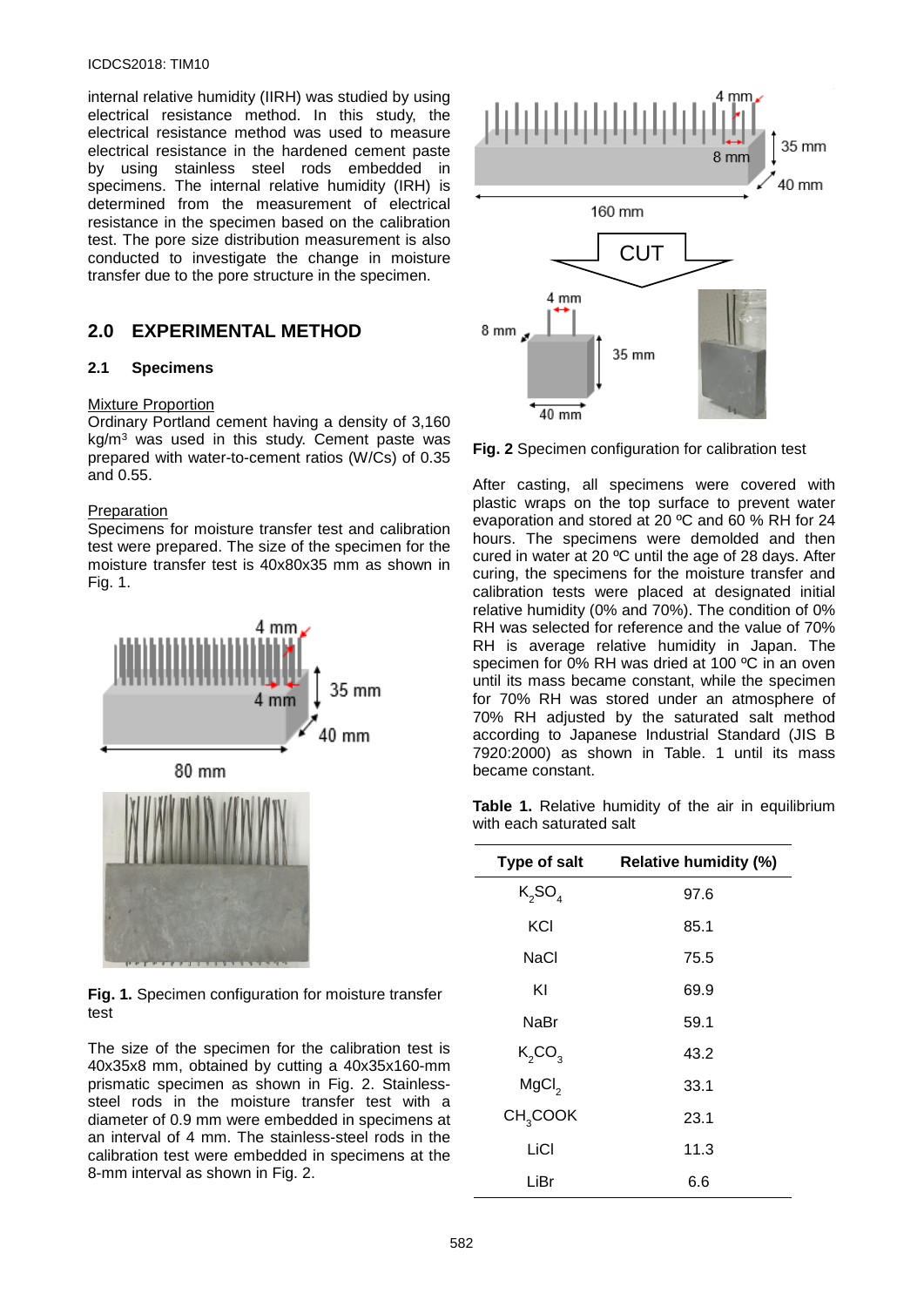# **2.2 Measurement of the Electrical Resistance**

Direct current (DC) and alternating current (AC) can be used to measure small electrical resistance. However, the electrical resistance on DC cannot be measured stably because of polarization (Kimata *et al*., 1996). In addition, it is difficult to measure the electrical resistance using small voltage in the specimen with low water content. Therefore, in this study the power supply of AC was used according to the previous studies (Kitagawa *et al*., 2017, Bui *et al*., 2016) at 1 kHz AC and 1 V to prevent the polarization.

The electrical resistance in a specimen was measured by a LCR meter shown in Fig. 3.



**Fig. 3.** LCR meter

Measured electrical resistances were converted to specific resistances by using Eq. [1] (Kamada *et al*., 1976).

$$
R = \{ \log(d/a) / (\pi \times l) \} \times \rho = Sf \times \rho \qquad (1)
$$

where R: electrical resistance (kΩ), d: interval of stainless-steel bar (m), a: radius of stainless steel rods (m), l: length of current-carrying part (m), ρ: specific resistance (kΩ·m), and Sf: geometrical factor (In this study, it was calculated as 8.63.)

# **2.3 Moisture Transfer Test**

All surfaces other than the exposed surface (35x40 mm) of specimens for the moisture transfer test were coated with epoxy resin. The specimens for the moisture absorbing test were placed in a box at 98% RH as shown in Fig. 4.



**Fig. 4.** Moisture absorbing test

# **2.4 Calibration Test**

The electrical resistance of the calibration test specimen stored at different relative humidity shown in Table 1, was measured to obtain the relationship between the electrical resistance and IRH of the specimens. The IRH of the specimen in the moisture transfer test can be evaluated by applying its relationship to the electrical resistance of the specimen.



**Fig. 5.** Water absorbing test

Each calibration test specimen for 0% RH and 70 % RH was prepared. After 28 days of curing, the specimens were moved and stored at 0% and 70% of IIRH until the mass became constant. After that, the specimens at the IIRH of 0% were stored at various RHs shown in Table 1 and the specimens at the IIRH of 70% were stored at various RHs ranging from 70% to 98%.

# **2.5 Pore Size Distribution Test**

Pore size distribution test was conducted to examine the difference in pore structure of the specimens with different W/Cs. Pore volume depends on W/C, material, curing method and the age of concrete. Specimens for the pore size distribution test were cured under the same curing condition as moisture transfer test specimens. After curing, the specimens were stored at 0% and 70% RH. The samples ranging 2.5 - 5.0 mm in size were obtained by crushing at the age when the moisture transfer test was started. They were soaked in acetone for 24 hours to stop the further hydration and dried in a vacuum desiccator for another 24 hours prior to the test. After drying, the pore volume was measured by using a mercury intrusion porosimetry (MIP). The measurement range was  $3x10^{-6}$  m -  $10^{-3}$  m in this study.

# **3.0 RESULTS AND DISCUSSIONS**

# **3.1 Pore Volume of Specimen**

Figure 6 shows the pore volume of all specimens stored at the IIRH of 0% and 70% at the beginning of the moisture transfer test.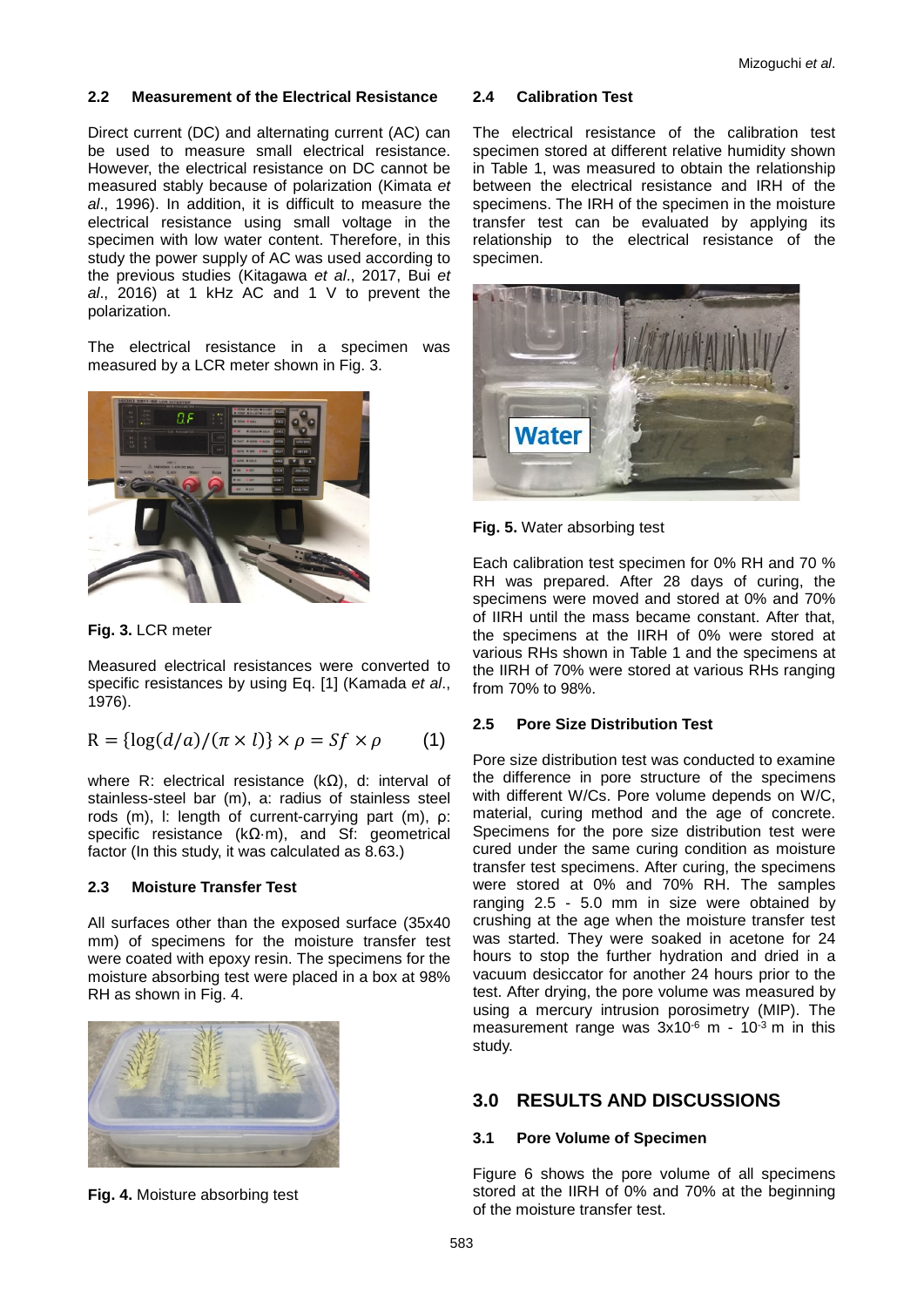

**Fig. 6.** Pore volume in each specimen

The pore volume of the specimen with W/C of 0.35 is lower than that with W/C of 0.55 regardless of the IIRH.

The total pore volume of the specimens with W/Cs of 0.35 and 0.55 in the case of IIRH=70% was lower than that for IIRH=0% by approximately 40% and 30%, respectively. The hydration reaction in the case of IIRH=0% could be stopped by drying in the oven after water curing. Meanwhile, the hydration reaction in the case of IIRH=70% can continue even after water curing.

The results are consistent with the fact that hardened cement with a high W/C has a high pore volume.

#### **3.2 Specific Resistance in Water Absorption Test**

Figs. 7 and 8 show the changes in the specific resistance of the specimens in the water absorbing process stored at IIRH=0% for W/Cs of 0.35 and 0.55, respectively. In the case of W/C=0.35, it took a longer time to increase the internal relative humidity toward the inside of the specimen due to the diffusion of water vapor when compared with that for W/C=0.55.



**Fig. 7.** Change in specific resistance of specimen (W/C=0.35, stored at IIRH=0%) in water absorbing process



**Fig. 8.** Change in specific resistance of specimen (W/C=0.55, stored at IIRH=0%) in water absorbing process

Figure 9 shows the relationship between the elapsed time and moisture transfer distance in the water absorbing process.



**Fig. 9.** Relationship between the distance of moisture transfer and elapsed time

The rate of water absorption in the case of W/C=0.55 was higher than that of for W/C=0.35 since a higher pore volume can absorb water more easily.

#### **3.3 Specific Resistance in Moisture Absorption**

Figures 10 and 11 show the changes in the specific resistance of the specimens stored at IIRH=0% and 70% in the moisture absorbing process, respectively. The specific resistance of the specimen with W/C of 0.35 for IIRH=0% at the age of 7 days was higher than that with W/C of 0.55 because high total pore volume can easily transfer moisture into the specimen. This tendency agreed with the previous study (Kashima *et al*., 1999). However, for IIRH=70%, the specific resistance of the specimen with W/C of 0.35 was lower than that with W/C of 0.55 at the ages of both 0 minute and 7 days.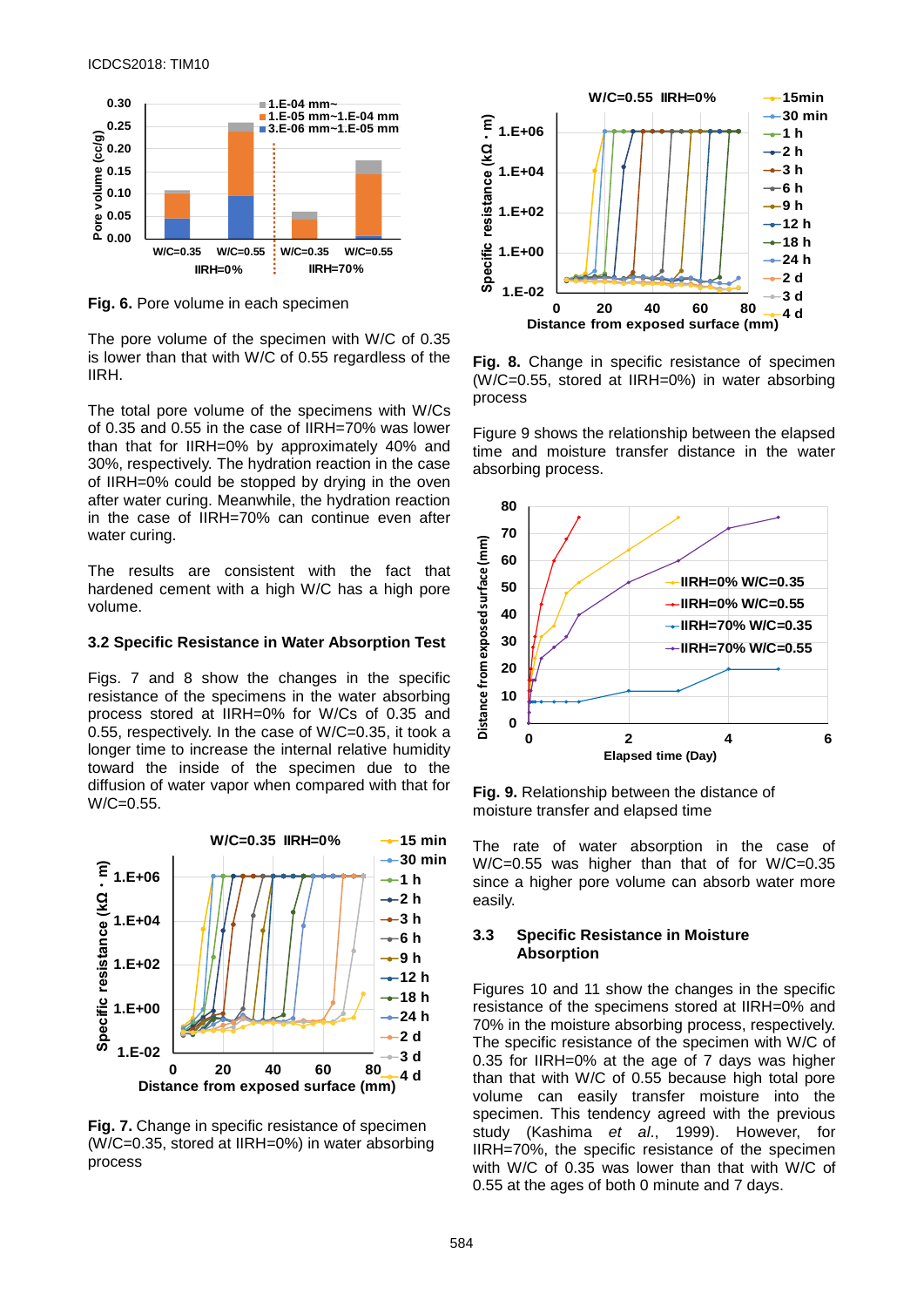

**Fig. 10.** Change in specific resistance in moisture

absorbing process IIRH=0%



**Fig. 11.** Change in specific resistance in moisture absorbing process, IIRH=70%

In the case of W/C=0.55, the depth affected by moisture absorbing for 0% and 70% of IIRH were 24 mm and 16 mm, respectively. McCarter *et al*. reported that Moisture measurement is occurring due to capillary suction and/or vapor diffusion and is dependent on initial moisture state (McCarter *et al*., 1995). Therefore, the specimens stored at lower IIRH can absorb moisture more easily. The larger difference in RH between inside of specimen and its surrounding environment results in easier moisture absorption, similarly to water absorption.

McCarter *et al*. also reported that unlike RH measurement using humidity probe, electrical measurement responded instantaneously to changes in level of void saturation (McCarter *et al*., 2001). Therefore IIRH=0% can more easily than IIRH=70% for moisture absorbing.

#### **3.4 Relationship between Specific Resistance and Internal Relative Humidity in Calibration Test**

Figure 12 shows the relationship between the IRH and specific resistance of cement paste in the calibration test. The relationship between the IRH and the logarithm of the specific resistance can be linearly approximated.

For each IIRH, the specific resistance of the specimens with both W/Cs was almost the same at any internal relative humidity. In the case of IIRH=70%, the specific resistance at IRH= 70% was approximately 0.19-0.40 kΩ∙m, whereas in the case of IIRH=0%, the specific resistance at IRH=70% was approximately 20 kΩ∙m and higher than that in the case of IIRH=70%. Moreover, the specific resistance in the case of IIRH=0% more widely varied with changes in the IRH when compared with IIRH=70%.

Generally, concrete conductivity is correlated with water content. In this study, it could be implied that the specific resistance in all specimens was affected by absorbed water and the specimen for IIRH=0% was prominently affected.



**Fig. 12.** Relationship between internal relative humidity and specific resistance in calibration test

#### **3.5 Internal Relative Humidity in Moisture Absorbing Process**

By using equations (2) and (3) shown in Fig. 12, the IRH of specimens with W/Cs of 0.35 and 0.55 in the case of IIRH=0% was obtained as shown in Fig. 13.

At the depth of 4 mm from the exposed surface, the IRH for the specimens with W/C=0.35 and W/C=0.55 reached 28% and 53%, respectively. Generally, the moisture absorption rate depends on the pore volume. It indicated that the specimen with higher W/C, which has higher total pore volume, can absorb moisture more easily.

The IRH of specimens with W/Cs of 0.35 and 0.55 in the case of IIRH=70% was calculated by using equations (4) and (5), and was shown in Fig. 14. The IRH of the specimen at the beginning was not 70%. It is because the approximation equations cannot accurately express the IRH. The increment of IRH for 7 days in the case the relationships. Further investigation will be needed to quantitatively